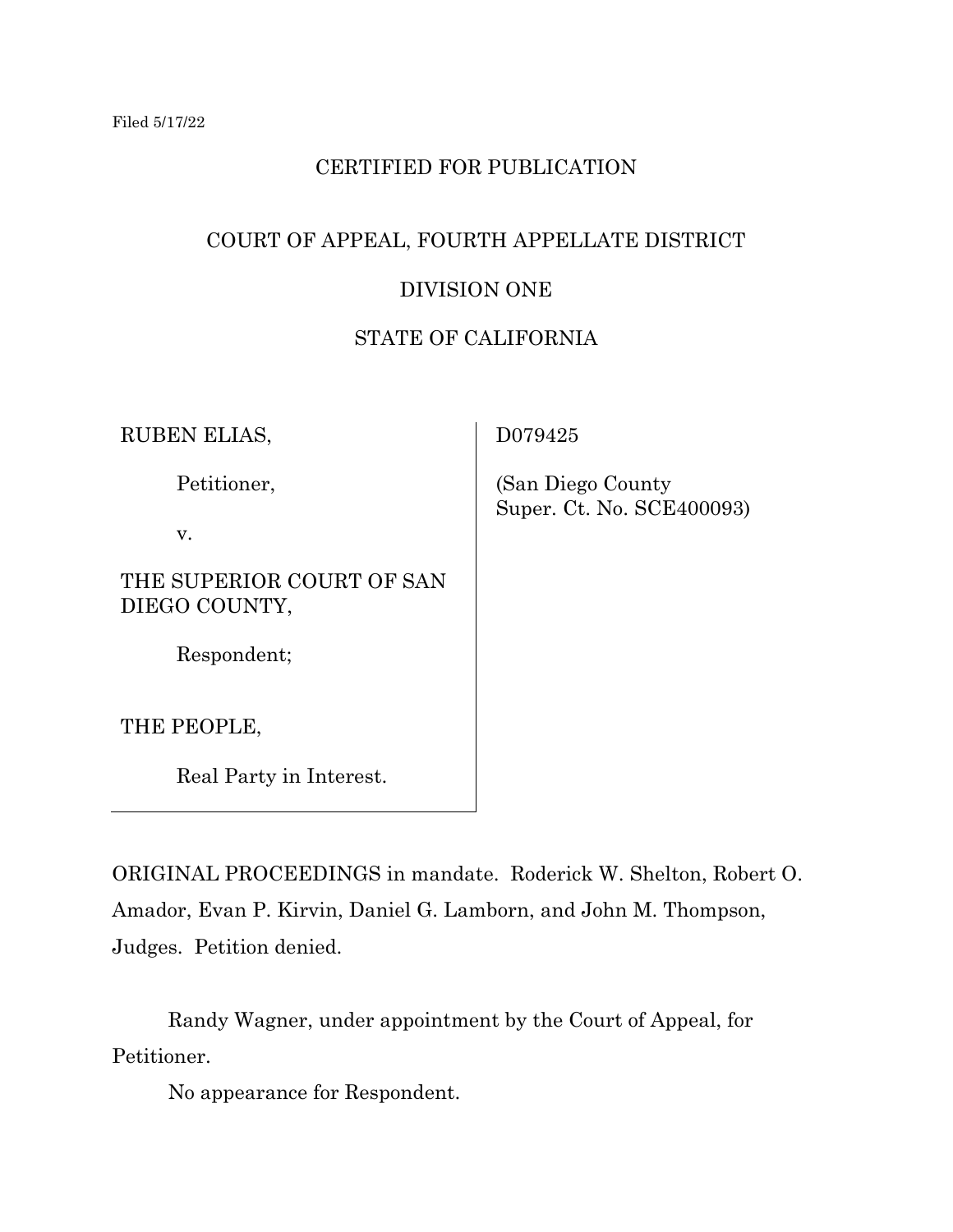Summer Stephan, District Attorney, Linh Lam, Valerie Ryan, and Elizabeth Renner, Deputy District Attorneys, for Real Party in Interest.

# I.

# INTRODUCTION

Petitioner Ruben Elias is awaiting trial on charges arising from several alleged incidents of domestic violence that occurred in March and April 2020, during the early months of the COVID-19 pandemic.

In early March 2020, the Governor of California declared a state of emergency in California, and the President declared a national emergency due to the COVID-19 pandemic. Based on health recommendations, the Chief Justice of the State of California issued statewide emergency orders suspending in-person jury trials and, among other things, extending statutory deadlines for trials in criminal proceedings. The Chief Justice authorized local courts to adopt local rules to address the impact of the COVID-19 pandemic. The Presiding Judge of the San Diego Superior Court issued a general order in April 2020 closing courtrooms and extending the time period provided in Penal Code<sup>1</sup> section 1382 for holding criminal trials. The health and safety concerns associated with the pandemic along with public health orders from the State of California and the County of San Diego caused "substantial operational impediments for the court." The superior court issued a series of general orders that, among other things, extended the

<sup>1</sup> Further statutory references are to the Penal Code unless otherwise stated.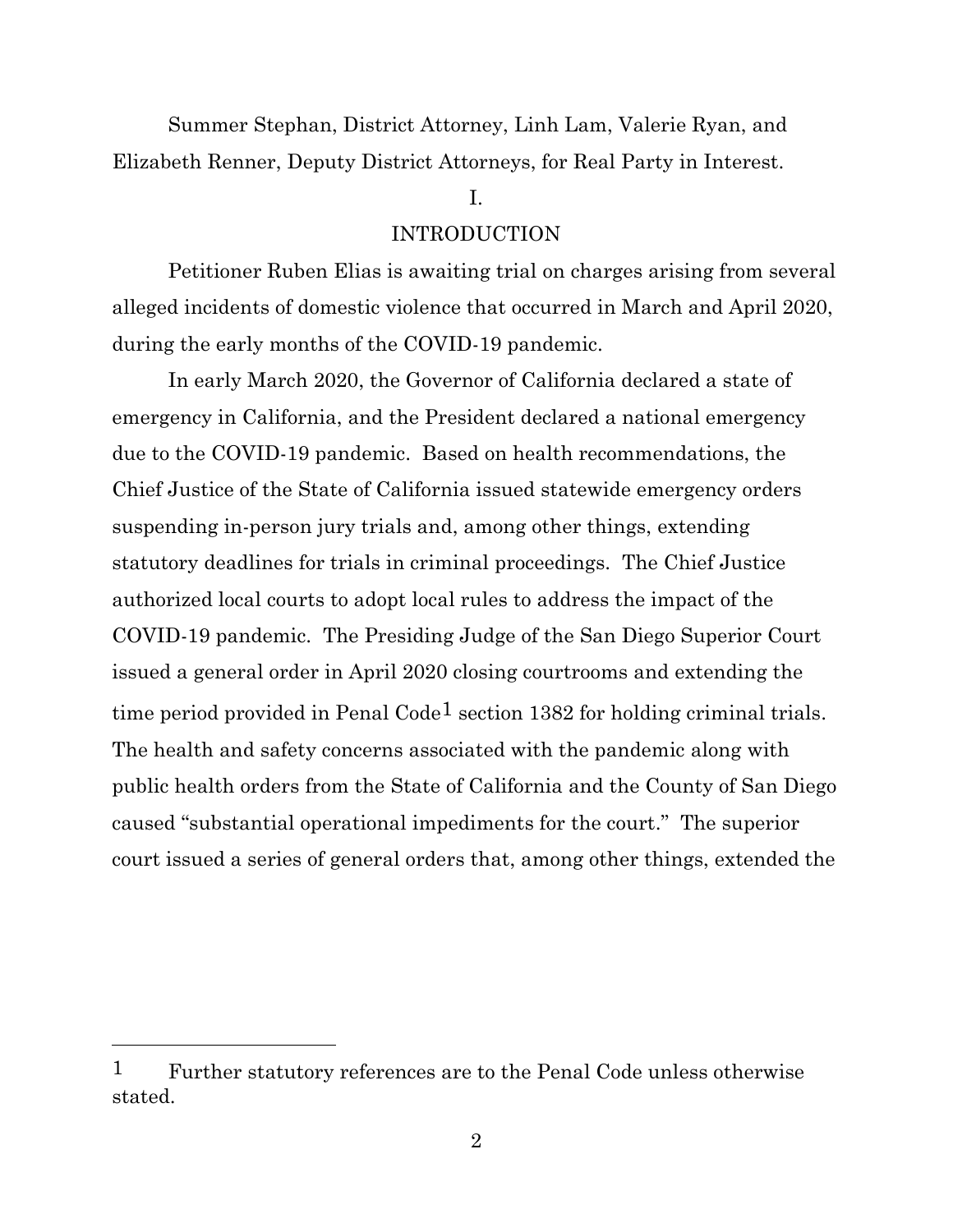time for holding criminal trials by 30 days at a time. Those orders remain in effect.2

Elias was arraigned on May 13, 2020 and the court held him to answer the charges against him on May 27, 2020. He was arraigned on the information in June 2020, and on an amended information in August 2020. His trial was initially set in October 2020, but it was continued several times until June 2021 based on the COVID-19 general orders and instances when Elias was in medical isolation.3

After the trial court granted two additional trial continuances on June 24 and July 6, 2021, and denied his motion to dismiss on August 9, 2021, Elias filed a petition for writ of habeas corpus contending the court violated his right to a speedy trial pursuant to section 1382 and the federal Constitution. We construed the petition as a petition for writ of mandate and/or prohibition requesting dismissal of the case for violation of Elias's

2 See April 25, 2022, General Order No. 042522-60 (San Diego Superior Court Online (2022) <https://www.sdcourt.ca.gov/sites/default/files/ SDCOURT/GENERALINFORMATION/COVID-19INFO/scsd\_general\_order\_ 042522-60.pdf> [as of May 17, 2022], archived at <https://perma.cc/9MWF-FCTS>), March 24, 2022, General Order No. 032422-58 (*id*., <https://www.sdcourt.ca.gov/sites/default/files/SDCOURT/GENERALINFOR MATION/COVID-19INFO/scsd general order 032422-58.pdf> [as of May 17, 2022], archived at <https://perma.cc/3PPC-Z6TR>), February 23, 2022, General Order No. 022322-52 (*id*., <https://www.sdcourt.ca.gov/sites/default/ files/SDCOURT/GENERALINFORMATION/COVID-19INFO/scsd\_general\_ order  $022322-52$ .pdf> [as of May 17, 2022], archived at <https://perma.cc/24KY-BFXN>), and January 24, 2022, General Order No. 012422-48 (*id*., <https://www.sdcourt.ca.gov/sites/default/files/SDCOURT/ GENERALINFORMATION/COVID-19INFO/scsd\_general\_order\_012422- 48.pdf> [as of May 17, 2022], archived at <https://perma.cc/9G2B-SHFG>.)

3 Elias does not challenge these earlier continuances in this proceeding.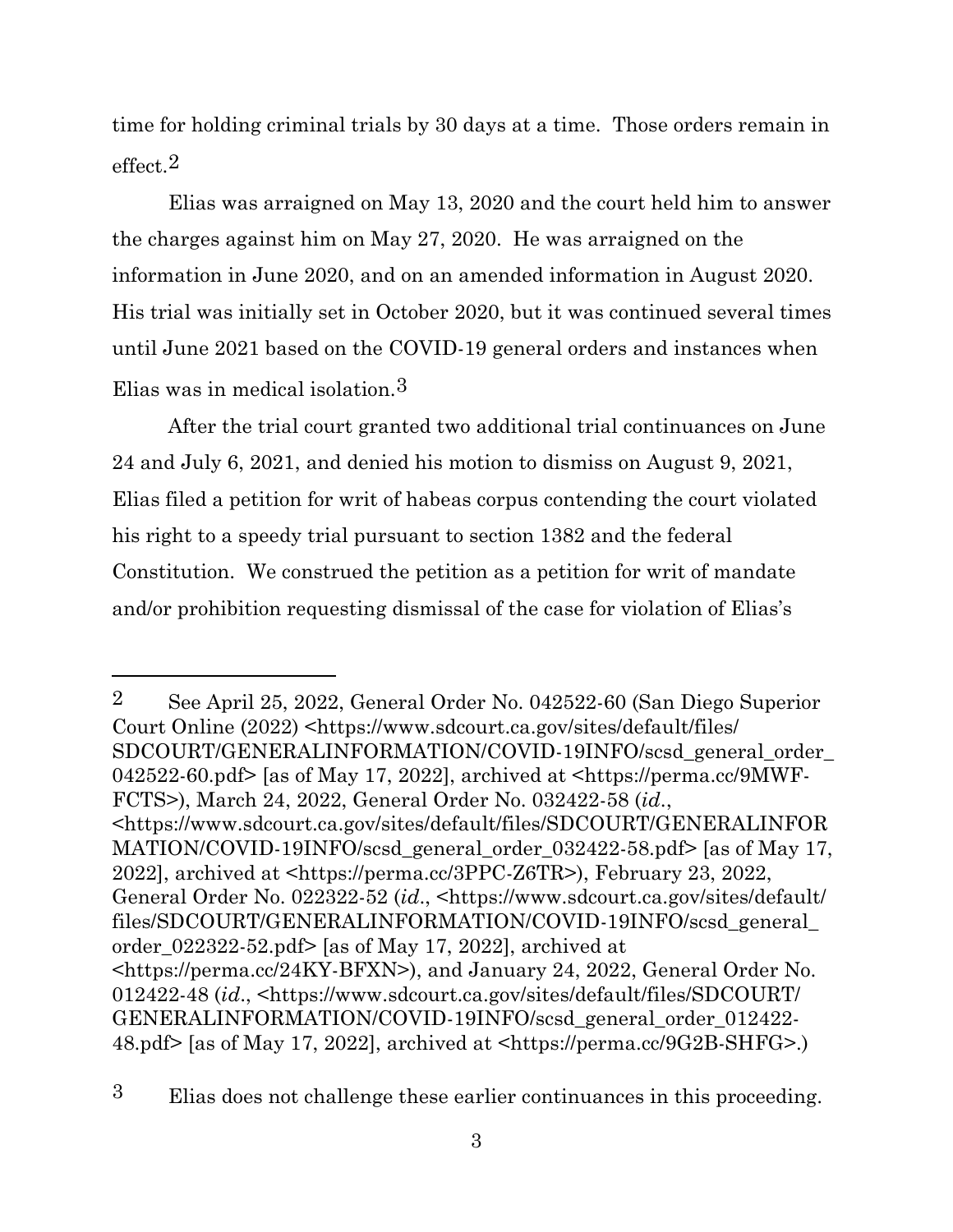speedy trial right, ordered respondent to show cause why relief should not be granted, and stayed all trial court proceedings pending further order of this court.4 We have considered the return of the real party in interest, the People, Elias's reply, and oral argument.

There is no question that the realities of the pandemic shutdowns and related limitations have substantially inhibited the ability of the court system to bring criminal cases to trial within normal statutory time frames. Hundreds of in-custody criminal defendants are still awaiting trial. Given the unique and unprecedented circumstances caused by the global public health emergency, courts must exercise their inherent power to manage and prioritize their cases to work through the backlog. The record before us shows the court did just that. We conclude the court did not abuse its discretion in finding good cause to grant the continuances or in denying Elias's motion to dismiss. We, therefore, deny the petition.

# II.

# BACKGROUND

## A. *Factual Background*5

Elias started dating D.M. in October 2019 and they began living together shortly thereafter. Their relationship was punctuated by domestic violence over four of the six months they dated. In January 2020, Elias struck D.M. in the stomach, arms, and legs after learning that they both

 $4$  By the same order, we denied Elias's petition to set aside the information based on a claim of ineffective assistance of counsel at the preliminary hearing. (§§ 995, 1510; *Ghent v. Superior Court* (1979) 90 Cal.App.3d 944, 950.)

<sup>5</sup> We draw the factual background from the evidence presented at the preliminary hearing.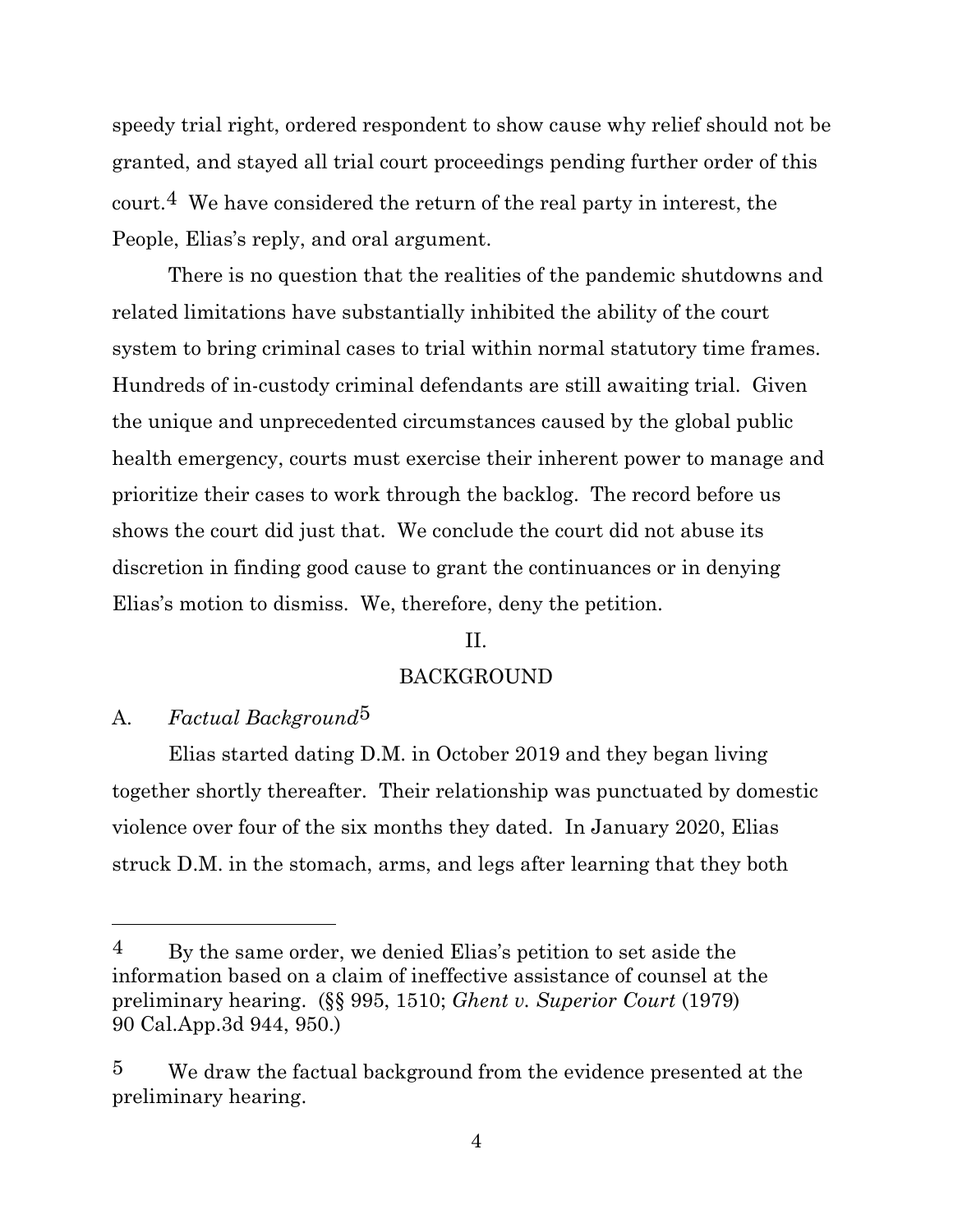contracted a sexually transmitted disease. In February 2020, Elias again struck her in the stomach, arms, and legs while they were inside a vehicle. When they got to their residence, Elias struck D.M. on the back of the head and she lost consciousness. She awoke in a bathtub with Elias leaning over her and crying. He said he thought he had killed her.

During an argument in March 2020, Elias grabbed D.M. by the throat and applied so much pressure that she saw dots, became disoriented, felt she was blacking out, and urinated herself. She had difficulty breathing and feared for her life.

D.M. did not report the violent incidents because Elias threatened her. He said he had killed someone before and he had gotten away with it. He also said his family members, who were gangsters, would kill her and her children if he was arrested. He said he would do anything to not go back to prison and he would rather kill her than go to jail.

In early April 2020, they again argued about the sexually transmitted disease and about D.M.'s ex-boyfriend. Elias struck D.M. multiple times with the wooden handle of a plunger. D.M. had linear marks and bruises all over her body consistent with a plunger handle. She also had a scrape on her forearm she said she sustained when the plunger handle broke. She did not report the incident because Elias threatened to kill her if she reported anything.

On April 29, 2020, the couple argued again about the same issues. Elias struck D.M. in the back of her head causing her to fall forward to the bathroom floor. Elias forced her head toward the water in the toilet bowl, saying he was going to drown her. During the struggle, D.M.'s face hit the porcelain toilet bowl and a substantial piece of her tooth was knocked out. Elias said, " 'Look what you made me do.' " He made D.M. get the tooth fixed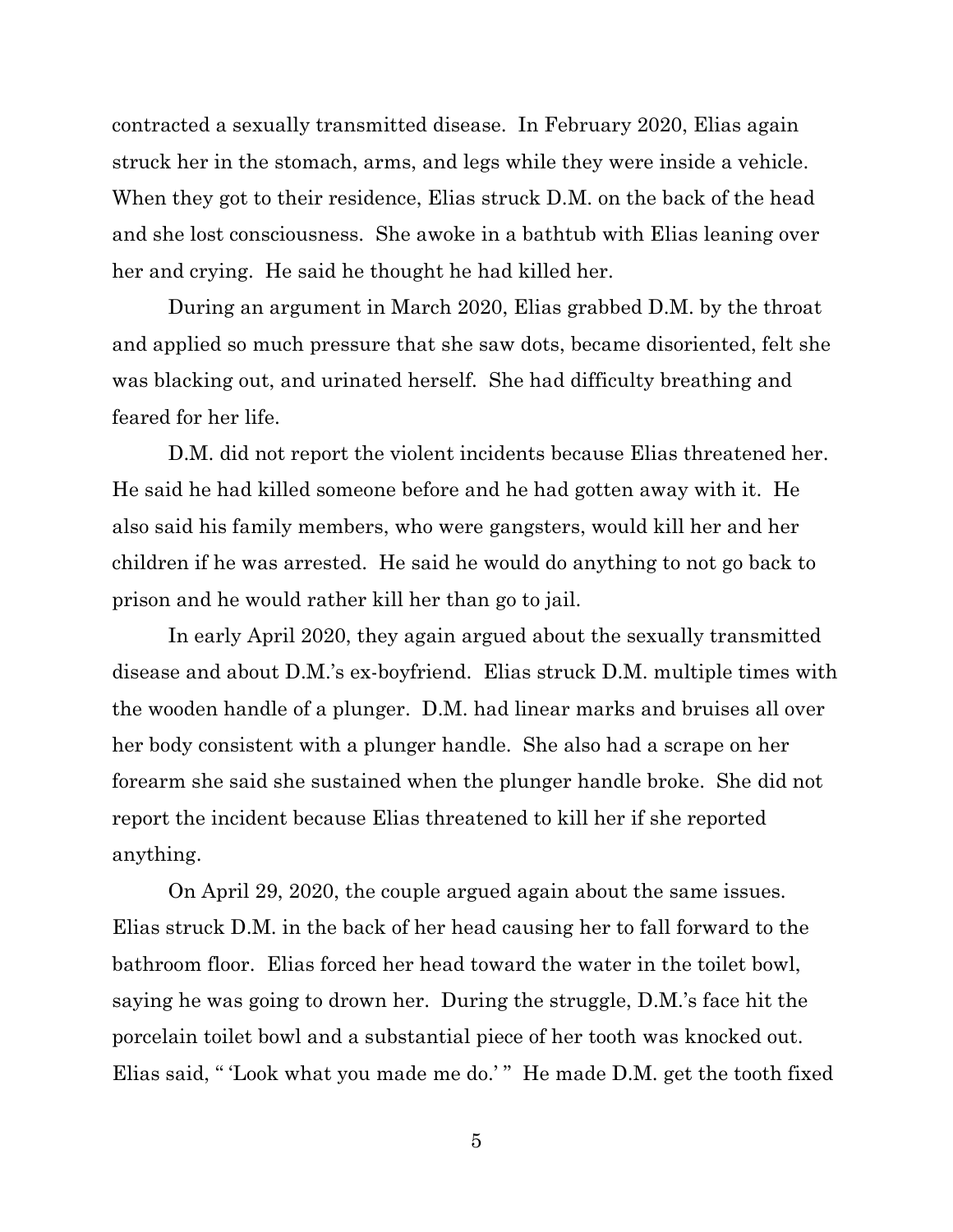because he could not be seen with a girlfriend who was missing a tooth. D.M. had constant pain on the side of her face after this incident and she could not eat due to the pain.

Elias said he would hurt her so badly that she would not be able to walk again and that he would make her disappear. She decided to report the abuse because she was afraid that she would not be able to care for her children if he followed through on his threats. D.M. went to the police on May 4, 2020, and reported the abuse.

#### B. *Procedural Background*

Elias is charged with three counts of corporal injury to a spouse and/or roommate (§ 273.5, subd. (a); counts 1 [incident between 3/1-31/20], 4 [incident between 4/1-28/20], and 6 [4/29/20 incident]), three counts of assault by means likely to produce great bodily injury (§ 245, subd. (a)(4); counts 2 [incident between 3/1-31/20], 3 [incident between 4/1-28/20], and 5 [4/29/20 incident]), and one count of making a criminal threat (§ 422; count 7 [4/29/20 incident]). The third amended information alleges he committed counts 3 through 6 while he was on state prison parole following a term of imprisonment for a 2011 conviction of serious or violent felony (§§ 206 [torture], 1203.085, subd. (a)) and that in committing counts 5 and 6, he inflicted great bodily injury under circumstances involving domestic violence (§ 12022.7, subd. (e)). It also alleges he was convicted of a serious felony prior  $(\S\$  667, subd. (a)(1), 668, and 1192.7, subd. (c)) and prior strike convictions (§§ 667, subds. (b)–(i), 1170.12, and 668).

Elias was arraigned on May 13, 2020. The court held Elias to answer all counts and allegations after the preliminary hearing on May 27, 2020. He was arraigned on the information in June 2020 and on an amended information in August 2020.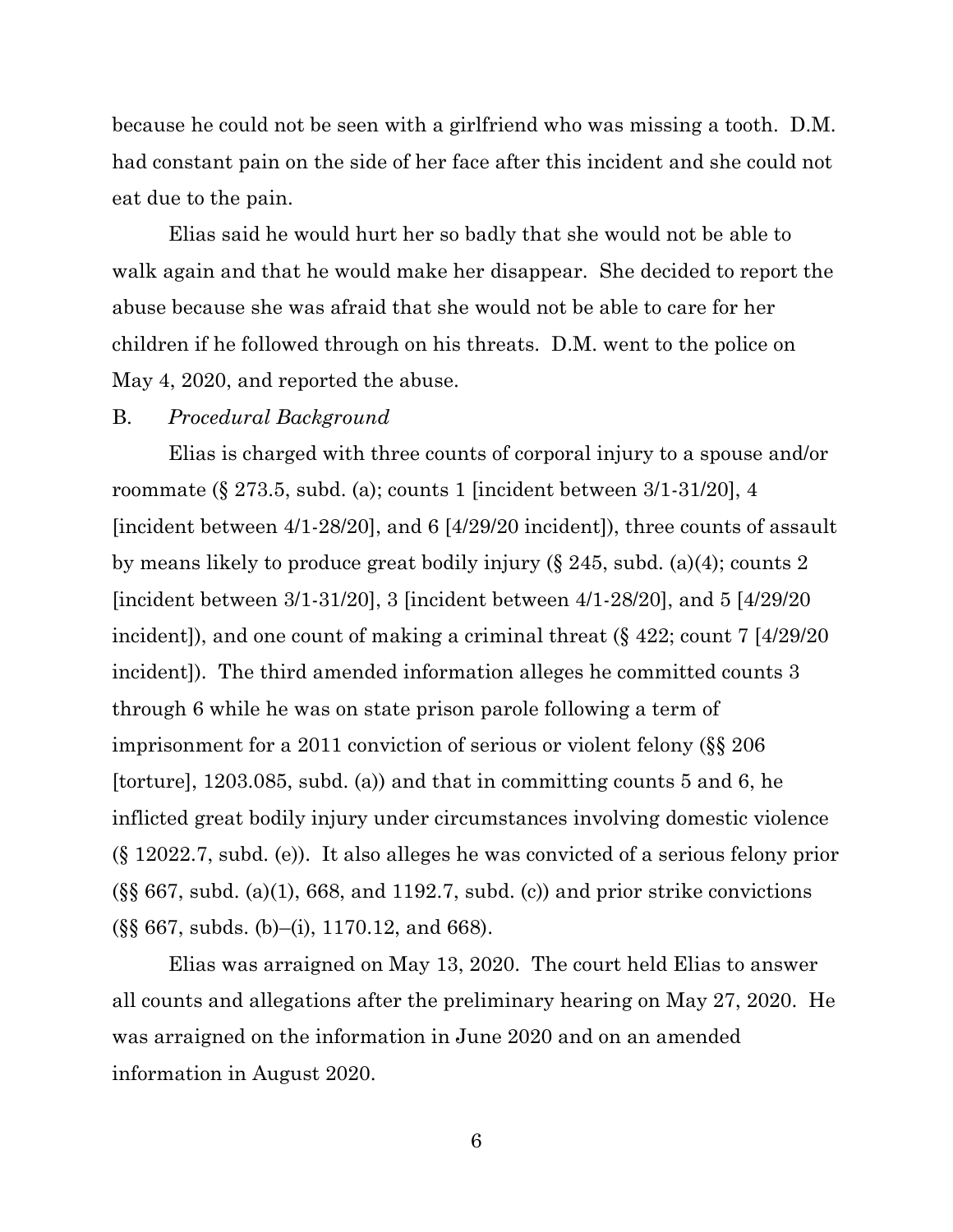After several continuances based on the superior court's emergency general orders and Elias's unavailability due to medical isolation, the matter came on for trial call on June 17, 2021. The court continued the trial call because Elias did not consent to appear in a closed remote proceeding.

Elias appeared on June 21, 2021, and his defense attorney answered ready for trial. The prosecutor requested either a 30-day continuance based on the court's general order, or a short continuance within the prosecutor's trailing window because the People were not ready and planned to subpoena witnesses that day.

The court explained to Elias that if a courtroom was not available it could continue the trial 30 days under the general orders. However, the court stated a courtroom was available that day, so it continued the matter three days at the request of the prosecutor.

The prosecutor issued trial subpoenas pursuant to the standard office procedures and learned that same day that the officer who took D.M.'s statements and documented her injuries had been out of state on vacation since the beginning of June and would not return until after July 4, 2021. The prosecutor moved to continue the trial pursuant to section 1050 based on the unavailability of a necessary and material witness.

On June 24, 2021, over the defendant's objection, the court granted the People's continuance request due to witness unavailability. Defense counsel advised the court that she would be unavailable after July 12 and questioned whether trial could be completed before that date. The court set the new trial for July 6, 2021, saying they would deal with the scheduling issue then.

On July 6, 2021, defense counsel answered ready before the Supervising Judge in the criminal master calendar department. The prosecutor asked to trail the case saying the People were not ready. The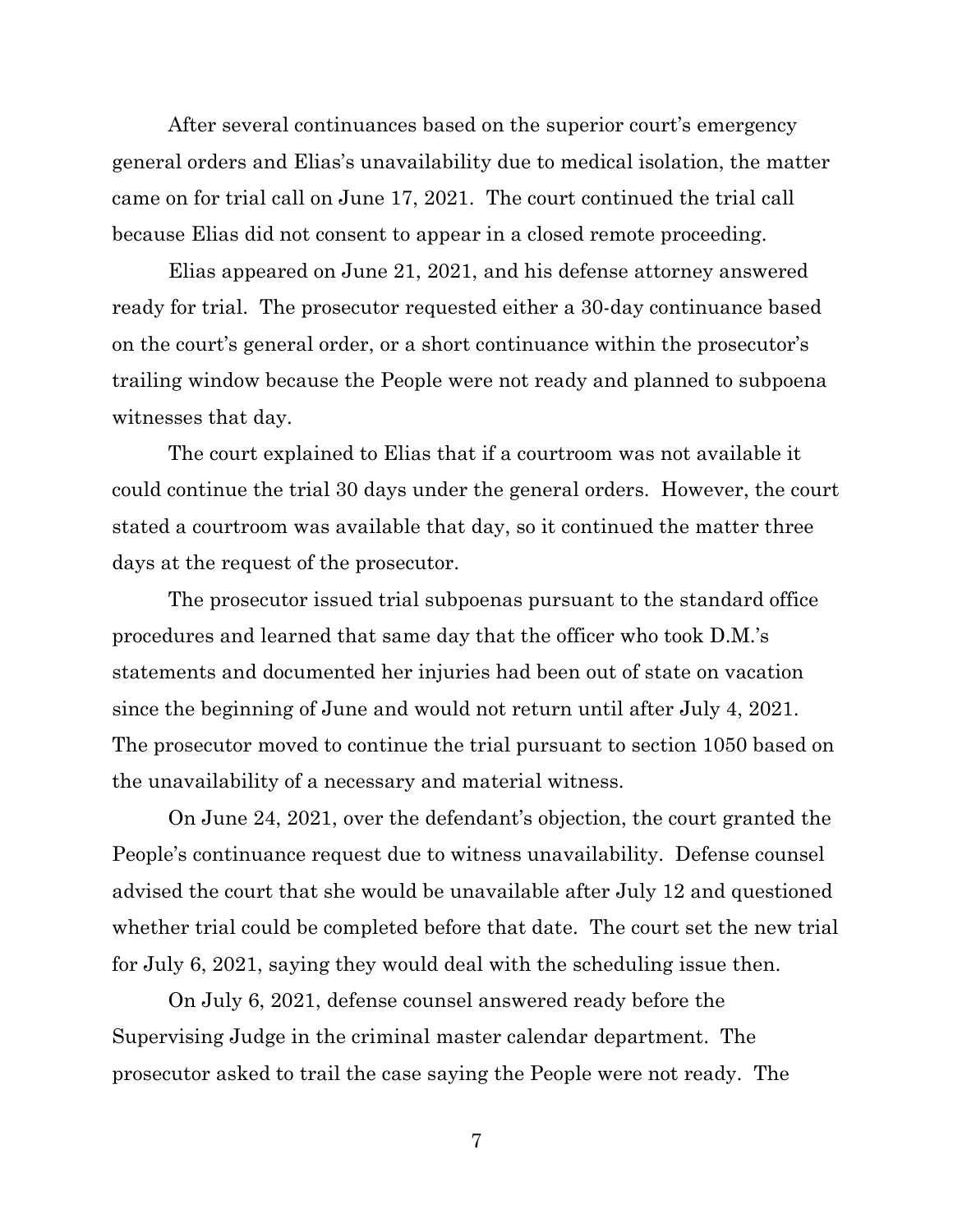prosecutor estimated a one-week trial from when the witnesses would be available, which she stated was not that day. Defense counsel objected to trailing, saying she did not want to extend the case. Defense counsel said she was scheduled for a vacation between July 13 and 20, 2021. The Supervising Judge denied the People's request to trail and sent the matter to a courtroom.

The assigned trial judge, however, stated it had only two and a half days available for a trial within the next week to try a case with a one-week estimate. The court commented that it did not know why the case was sent to that department because it could not try the case before defense counsel's scheduled vacation.

Defense counsel moved to release Elias or to dismiss the case. The court advised Elias that he was in the same spot as about 400 other incustody individuals awaiting trial. The court commented, "The pandemic has caused a significant disaster for the courts and, more importantly, for criminal defendants" based on delays due to the pandemic, lack of courtrooms, and lack of jurors.

When the court suggested it would find his attorney was not ready because trial could not be completed before her vacation, defense counsel objected. She emphasized that she was ready to start trial and had been ready for trial since June. She agreed it was not possible to complete the trial within the assigned department's schedule that week, but she could not say it would be impossible to complete the trial in another department. Defense counsel also said the prosecution was not ready because it did not have its witnesses. When the court inquired, the prosecutor said the witnesses were under subpoena and she could start trial, but that she told the witnesses it was unlikely the trial would go forward that day.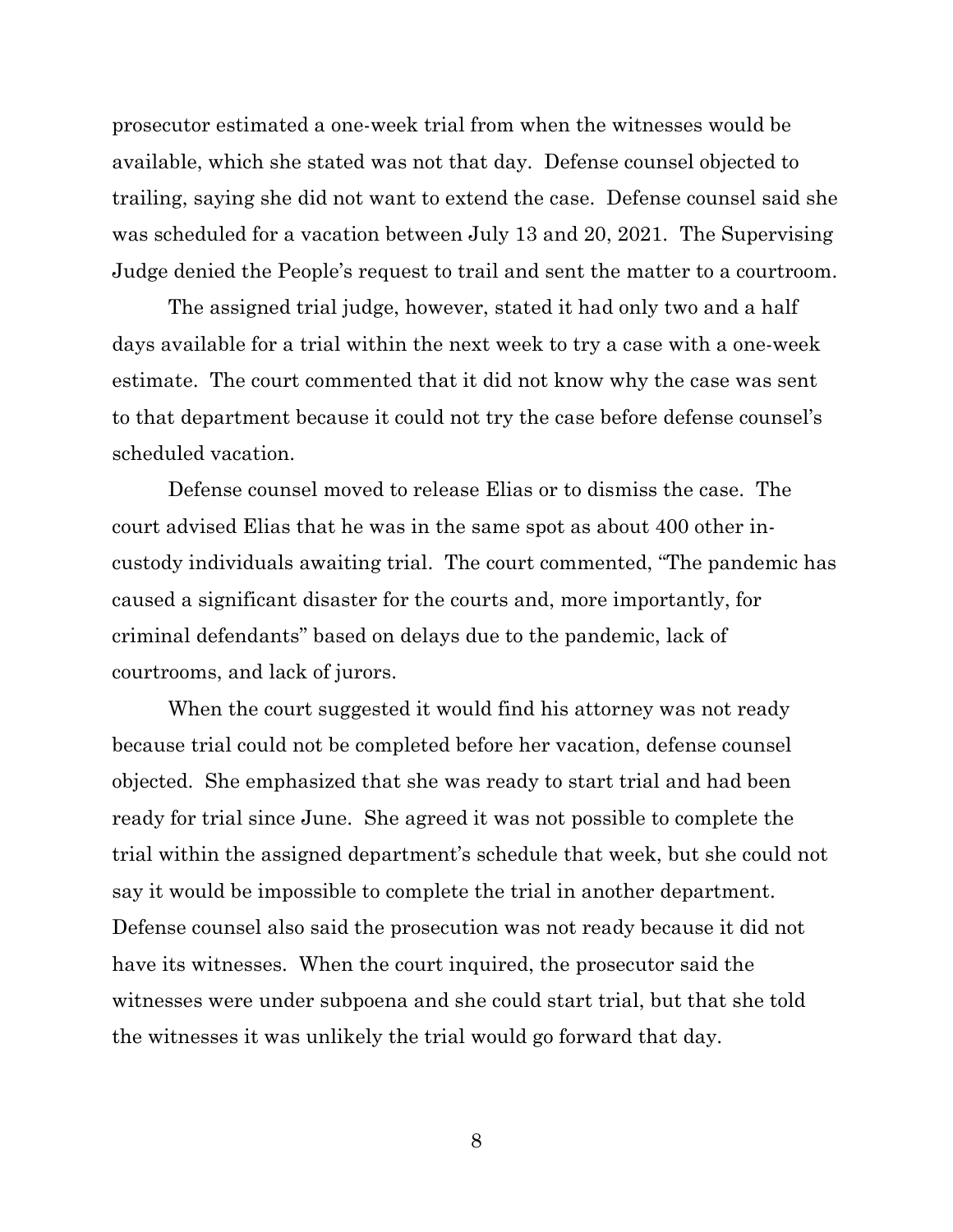After a discussion off the record, the court continued the matter pursuant to the then-applicable general order, to August 9, 2021, plus 11 days. Defense counsel did not object to this trial date. Subsequent general orders further extended the trial deadline under section 1382.

By the end of July 2021, the court resumed using all of its courtrooms after physical distancing requirements were lifted. Jury summonses were gradually brought back up to pre-pandemic levels.

Shortly before the continued trial date, defense counsel filed a motion asking the court to dismiss the charges and allegations against Elias in the furtherance of justice pursuant to sections 1385 and 1049.5.6 Defense counsel argued that the People improperly delayed in preparing the case for trial noting the prosecution only recently produced discovery including jail calls, witness interviews, photographs, and e-discovery in July 2021. Defense counsel stated the discovery was "overwhelming" and, due to the delay in preparing the prosecution's case, Elias was faced with either waiving time to allow his attorney to digest the discovery or proceed with trial to preserve his speedy trial rights.

The People opposed the motion stating they provided the defense with jail calls more than 30 days before trial and identified those they planned to

<sup>6</sup> Section 1049.5 provides in pertinent part, "In felony cases, the court shall set a date for trial which is within 60 days of the defendant's arraignment in the superior court unless, upon a showing of good cause as prescribed in Section 1050, the court lengthens the time."

Section 1385, subdivision (a) provides in pertinent part that a judge may "in furtherance of justice, order an action to be dismissed." A "defendant has no right to make a motion, and the trial court has no obligation to make a ruling" under section 1385. (*People v. Carmony* (2004) 33 Cal.4th 367, 375 (*Carmony*).) However, the defendant "does have the right to 'invite the court to exercise its power by an application to strike a count or allegation of an accusatory pleading . . . .' " (*Ibid*.)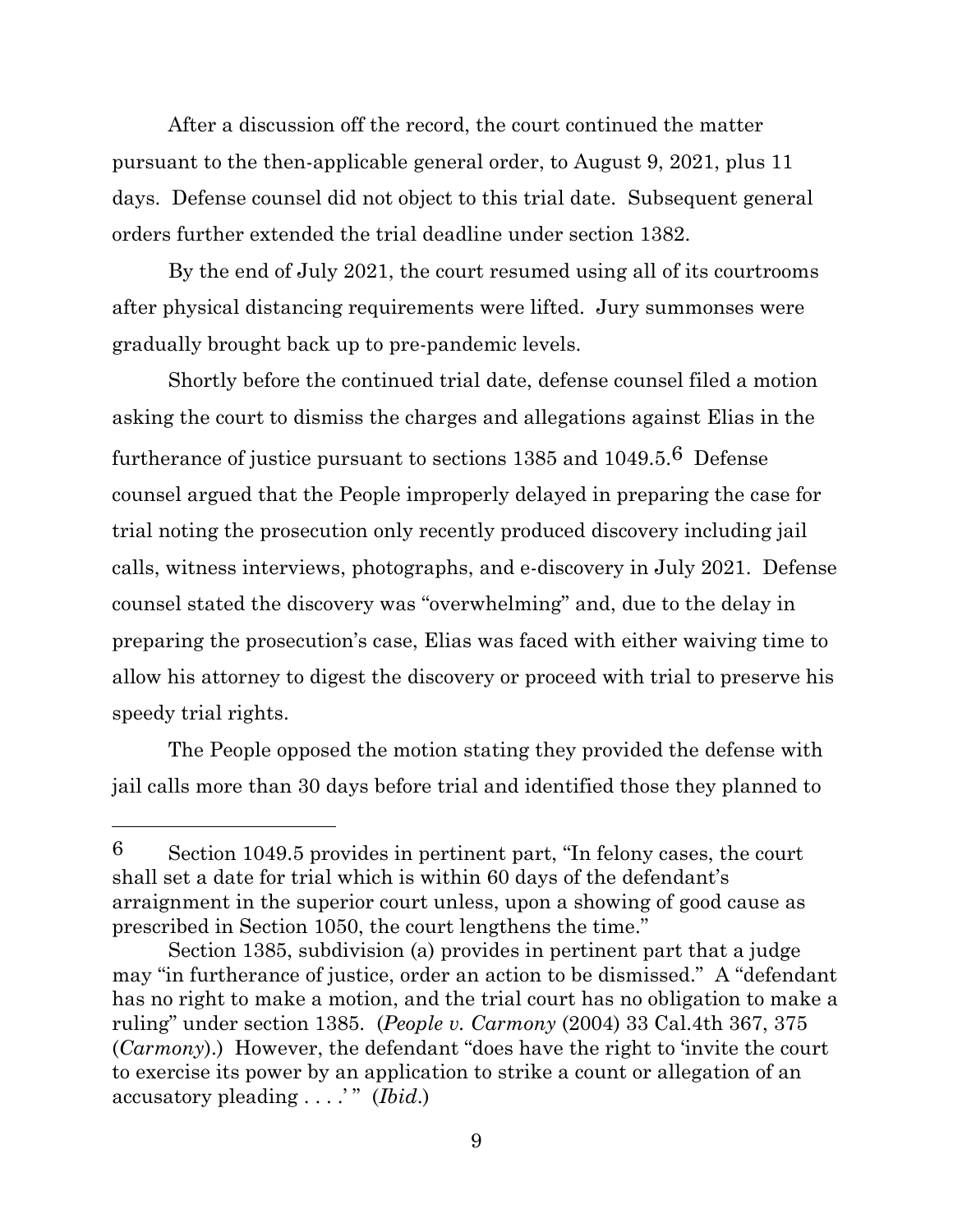introduce. The People provided transcripts of previously disclosed calls along with demonstrative aids they planned to use at trial and information about areas of anticipated expert testimony. The People also provided new information provided by the victim about continuing medical treatment.

The matter was called for trial on August 9, 2021. The court conducted a hearing on Elias's motion to relieve his counsel, which the court denied. The court indicated it would allow Elias to represent himself but agreed to first hear defense counsel's motion to dismiss. Defense counsel argued the case was delayed not only due to the pandemic, but also because the prosecution was not diligent in preparing the case for trial. She recited the prior delays in June and July and the recent discovery, saying it appeared the People did not prepare the case until after July 6. The prosecutor stated they produced newly acquired information and medical records from the victim regarding her injuries, citing their continued obligation under the discovery rules. The only things that were disclosed within the 30-day window before trial were curriculum vitaes for experts. The prosecutor noted the court found good cause to continue the matter previously and stated it would not be in the furtherance of justice to dismiss this very serious case. The court denied the motion.

The court discussed Elias's request to represent himself and whether he would waive time to prepare for trial. The matter was continued to the following day to allow Elias time to consider the representation issue. The following day, Elias withdrew his request to represent himself. The court granted a trial continuance in light of the new discovery to September 7,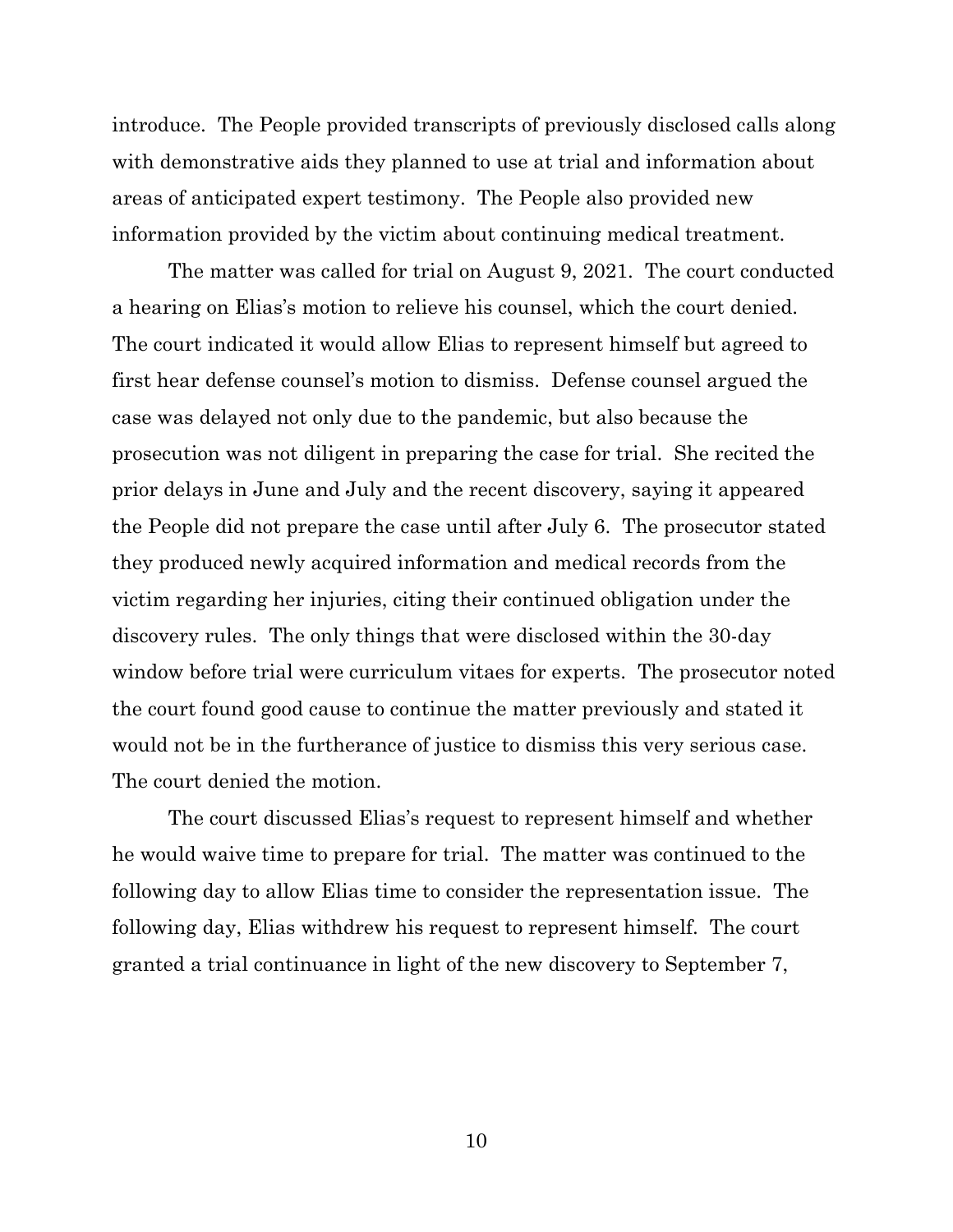2021. The matter was continued several more times for good cause because Elias was in medical isolation. In the interim, Elias filed this writ petition.7

# III.

### DISCUSSION

## A. *General Legal Principles*

" 'The right to a speedy trial is a fundamental right guaranteed by both the Sixth Amendment to the United States Constitution and article I, section 15 of the California Constitution. [Citation.] The purpose of the speedy trial right is "(i) to prevent oppressive pretrial incarceration; (ii) to minimize anxiety and concern of the accused; and (iii) to limit the possibility that the defense will be impaired." [Citation.] "To implement an accused's constitutional right to a speedy trial, the Legislature enacted section 1382." ' " (*Hernandez-Valenzuela v. Superior Court* (2022) 75 Cal.App.5th 1108, 1122; see *Barker v. Wingo* (1972) 407 U.S. 514, 532 (*Barker*); *People v. Martinez* (2000) 22 Cal.4th 750, 754, 768 (*Martinez*).)

"Under the *state* Constitution, . . . the showing that the defendant must make depends upon whether the allegedly unreasonable delay occurred before or after the defendant's statutory speedy trial rights attached. The statutory speedy trial provisions, . . . sections 1381 to 1389.8, are 'supplementary to and a construction of' the state constitutional speedy trial guarantee. [Citations.] . . . No affirmative showing of prejudice is necessary to obtain a dismissal for violation of the state constitutional speedy trial right *as construed and implemented by statute*. [Citation.] Instead, 'an unexcused delay beyond the time fixed in section 1382 . . . without

<sup>7</sup> The court relieved Elias's former attorney on October 4, 2021 and appointed a new attorney the following day.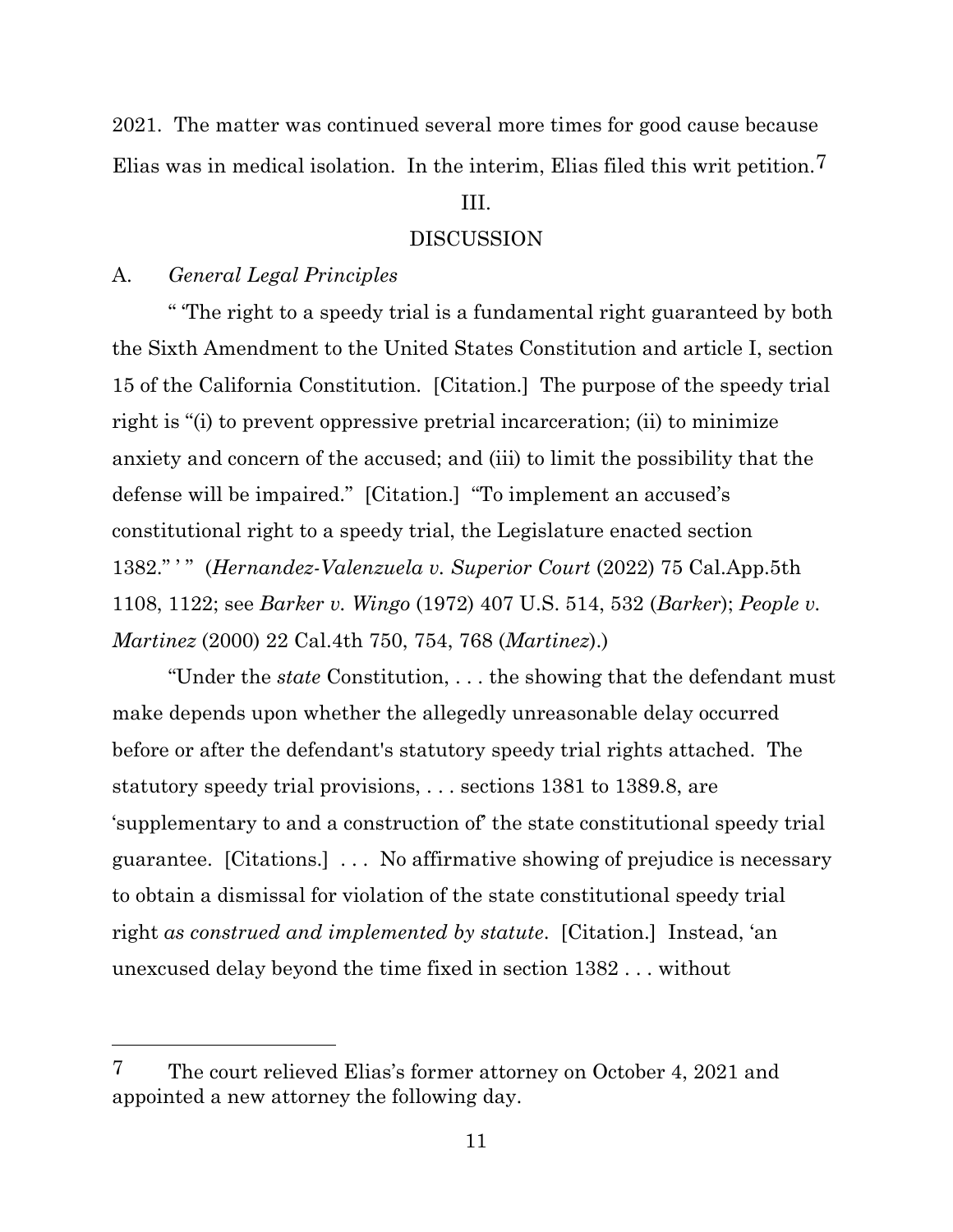defendant's consent entitles the defendant to a dismissal.' " (*Martinez, supra*, 22 Cal.4th at p. 766.)

Pursuant to sections 1049.5 and 1382, the defendant in a felony case must be brought to trial within 60 days of his arraignment on an indictment or information unless, on a good cause showing, the court lengthens the time.  $(\S\$  1049.5, 1382, subd. (a)(2).) A trial court may grant a trial continuance "only upon a showing of good cause." (§1050, subd. (e).)

"[S]ection 1382 provides that an action shall be dismissed if trial is not commenced within the statutory time limits 'unless good cause to the contrary is shown.' ( $\iiint$  1382, subd. (a).) The cases recognize that, as a general matter, a trial court "has broad discretion to determine whether good cause exists to grant a continuance of the trial" [citation], and that, in reviewing a trial court's good-cause determination, an appellate court applies an "abuse of discretion" standard.' (*People v. Sutton* (2010) 48 Cal.4th 533, 546.) '[I]n making its good-cause determination, a trial court must consider all of the relevant circumstances of the particular case, "applying principles of common sense to the totality of circumstances . . . ." ' " (*Stanley v. Superior Court* (2020) 50 Cal.App.5th 164, 169 (*Stanley*).) "Discretion is abused only when the court exceeds the bounds of reason, all circumstances being considered." (*In re Lawanda L.* (1986) 178 Cal.App.3d 423, 428.)

"Section 1385 allows the court to dismiss an action 'in furtherance of justice.' To give effect to this language in section 1385, courts must balance the constitutional rights of the defendant against the interests of society as represented by the People. Society has a legitimate interest in the prosecution of crimes in accordance with fair and lawful procedures. Therefore, dismissing a criminal complaint under section 1385 in a case where there is probable cause that the defendant committed the offense is a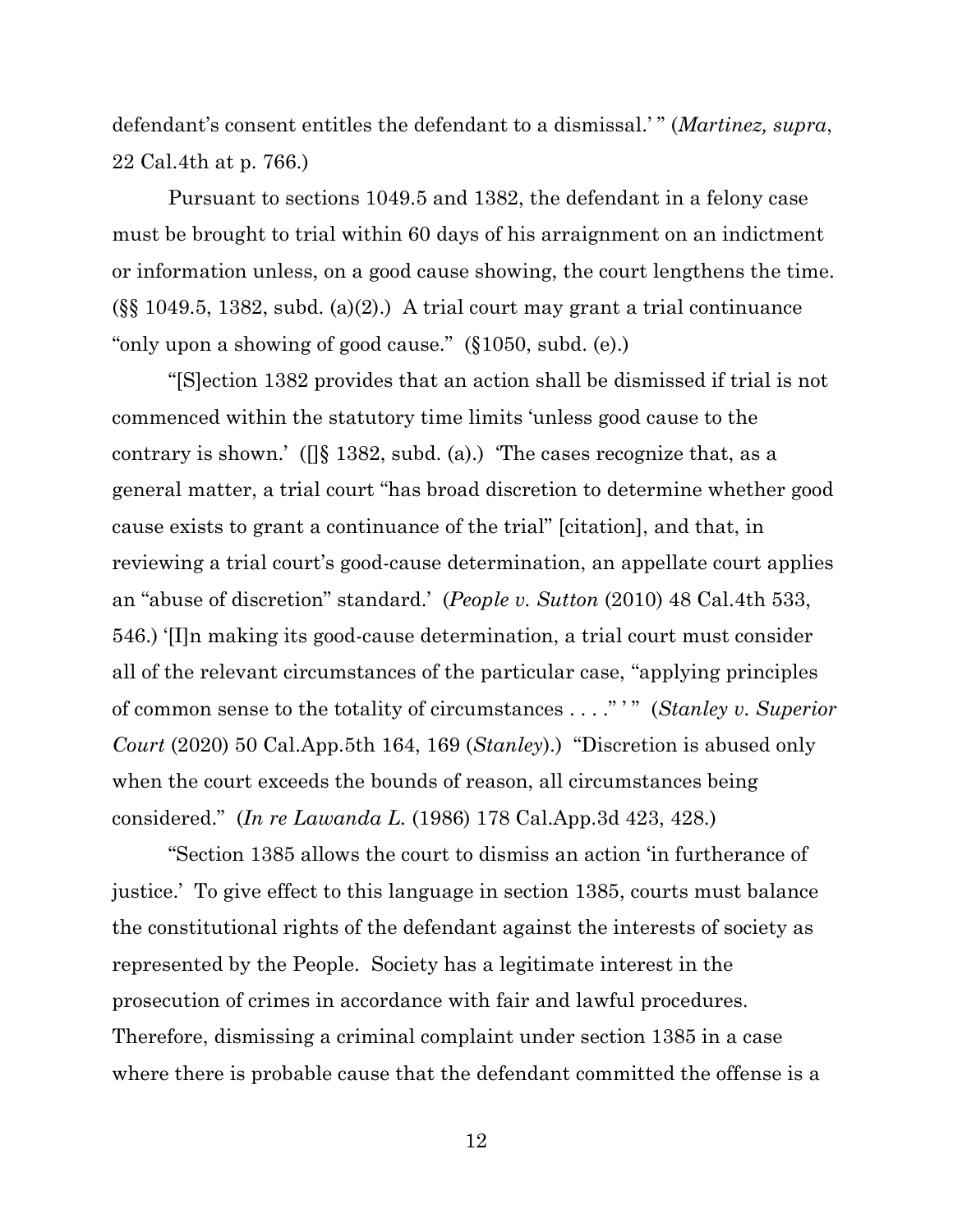disfavored practice among appellate courts." (*People v. Henderson* (2004) 115 Cal.App.4th 922, 936, fns. omitted.) We review a court's determination of whether to dismiss under section 1385 for abuse of discretion. (*People v. Halim* (2017) 14 Cal.App.5th 632, 649, citing *Carmony, supra*, 33 Cal.4th at p. 374.)

"For the *federal* Constitution's speedy trial right, the United States Supreme Court has articulated a balancing test that requires consideration of the length of the delay, the reason for the delay, the defendant's assertion of the right, and prejudice to the defense caused by the delay." (*Martinez, supra,* 22 Cal.4th at p. 755, citing *Barker, supra*, 407 U.S. at p. 530.) When the delay is of sufficient length to be presumptively prejudicial, any actual prejudice is balanced with the other *Barker* factors, including the justification for the delay. (*Serna v. Superior Court* (1985) 40 Cal.3d 239, 252.)

### B. *June Continuance for Unavailable Witness*

A trial continuance due to a witness's unavailability may be considered good cause if "(1) the party seeking the delay has exercised due diligence in securing the attendance of the witness at trial by legal means, (2) the testimony of the witness is material, (3) the testimony is not merely cumulative, (4) the attendance of the witness can be obtained within a reasonable time, and (5) the facts about which the witness is expected to testify cannot otherwise be proven." (*Baustert v. Superior Court* (2005) 129 Cal.App.4th 1269, 1277, citing *Owens v. Superior Court* (1980) 28 Cal.3d 238, 250–251 (*Owens*).)

The officer who took D.M.'s statements and documented her injuries was undoubtedly an important material witness, particularly since D.M. apparently recanted her testimony. Once the prosecutor learned the witness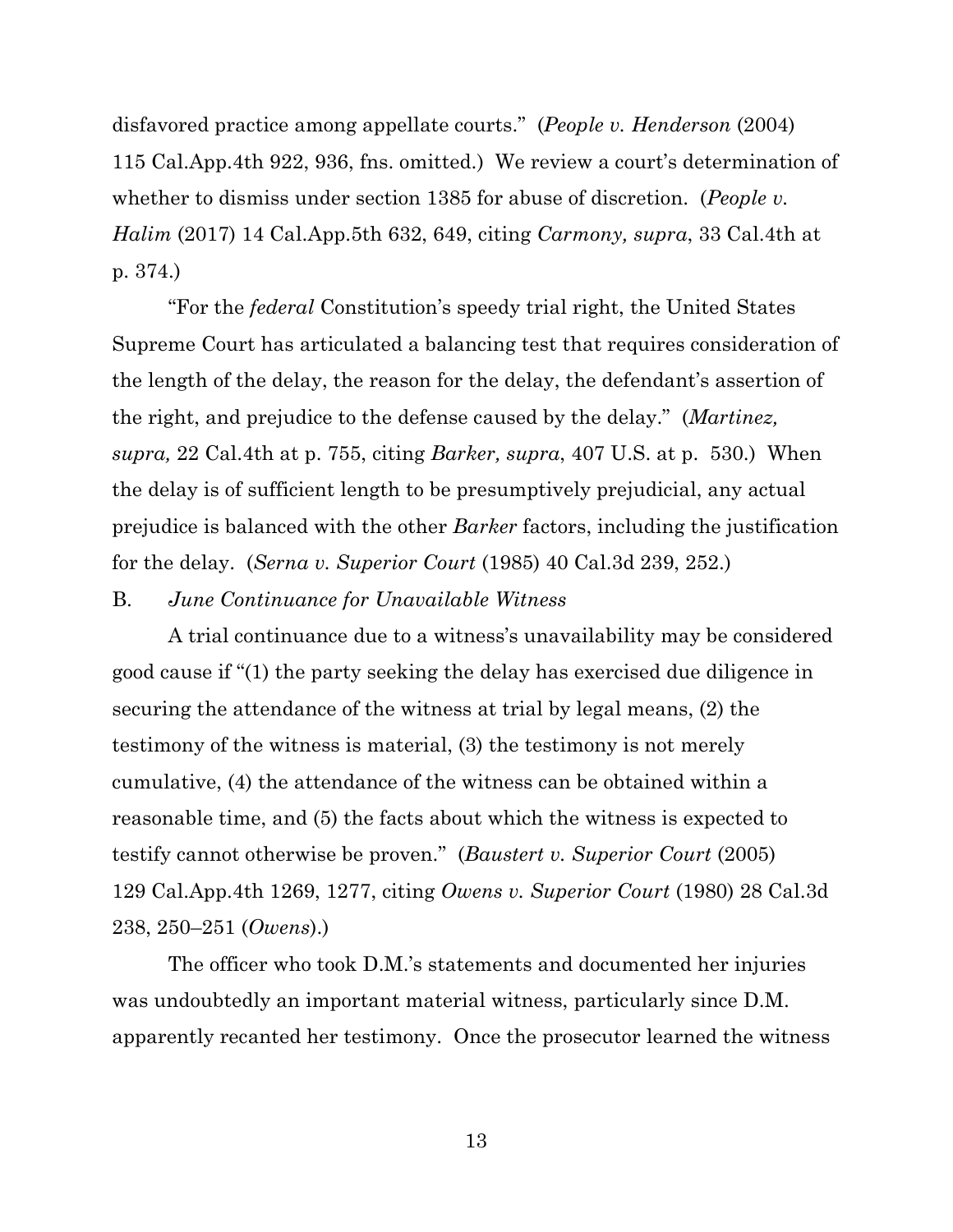was out of state, she immediately moved to continue the trial approximately two weeks so he could testify.

Elias contends the prosecutor unreasonably delayed in issuing the subpoena for the officer. Section 1328 "does not mandate service within a set number of days before a witness may be compelled to appear in court"; indeed, the "Legislature anticipated that service of a subpoena on a peace officer frequently may be on short notice and that there will be times when an officer will not be available either for service or to appear on the scheduled date." (*People v. Shane* (2004) 115 Cal.App.4th 196, 203.) Although "[t]he time to ascertain the availability of a police officer/witness is not on the date set for trial" (*Brown v. Superior Court* (1987) 189 Cal.App.3d 260, 265), the determination of diligence is fact-specific and made on a case-by-case basis. (*Owens*, *supra*, 28 Cal.3d at p. 250, superseded by statute on other grounds as stated in *People v. Perez* (1989) 207 Cal.App.3d 431, 436; *Shane*, at p. 205 [unreasonable to require a prosecutor to anticipate an officer's lengthy absence]; *Gaines v. Municipal Court* (1980) 101 Cal.App.3d 556, 560–561 [a subpoenaed material witness's failure to appear for trial may constitute good cause for a continuance under section 1382].)

The trial in this case was continued multiple times for more than a year due primarily to the COVID-19 pandemic. Once it became clear that trial would finally proceed, we cannot say the prosecutor's service of the subpoena on June 21, 2021, was improper. Given the fact that the witness had been out of state since the first of June 2021, we will not speculate about whether his availability would have changed if the prosecutor issued the subpoena a week or two earlier. The court did not abuse its discretion in finding good cause to grant the request for a reasonable continuance based on witness unavailability.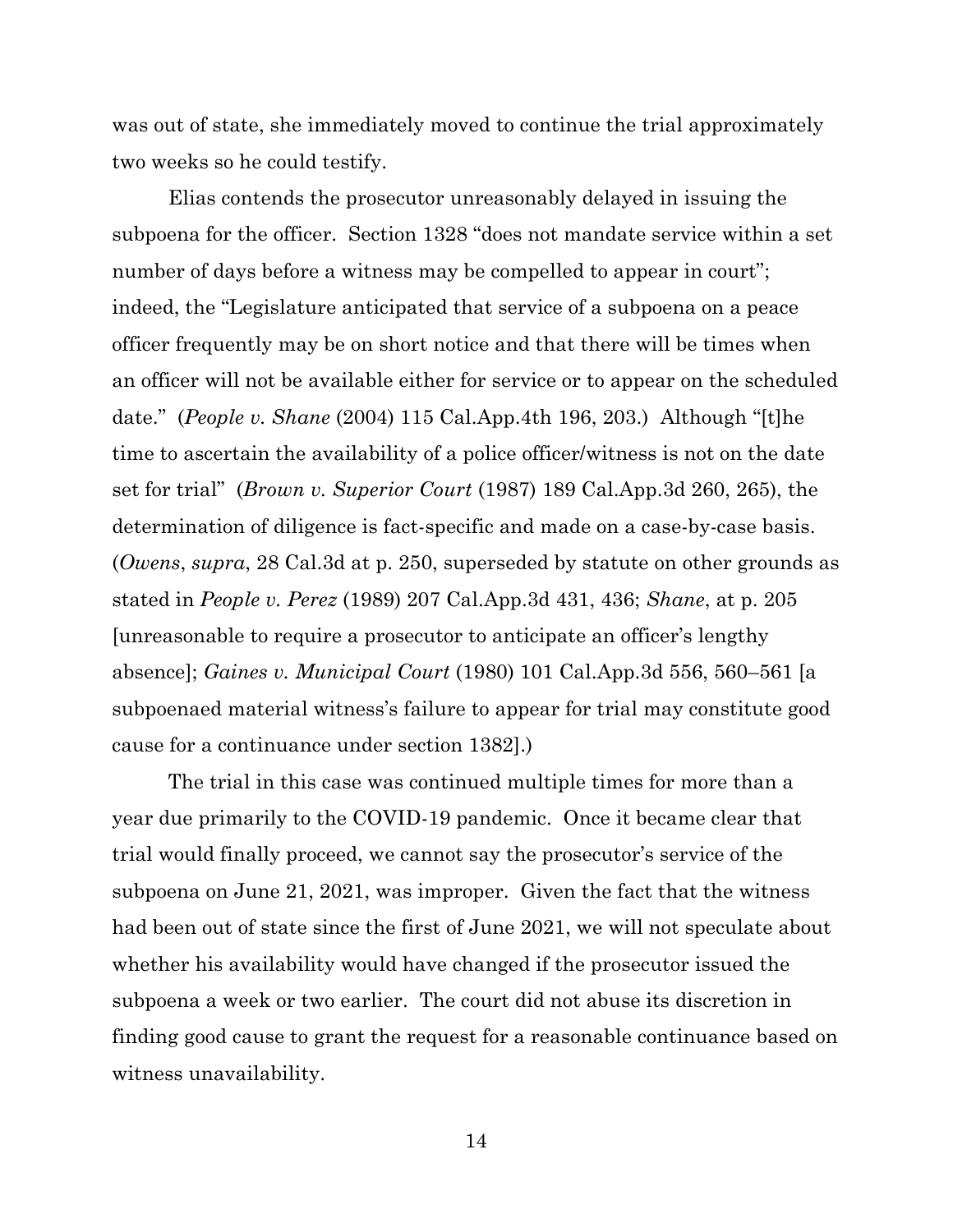### C. *July Continuance Based on General Orders.*

Elias next contends the court abused its discretion in granting a continuance on July 6, 2021, based on the court's general orders because a courtroom was available that day and because the next hearing was more than 30 days later. We disagree.

When the parties arrived in the assigned trial department, both sides answered ready. Despite allegations that the prosecution was not ready, the prosecutor stated she could start trial if necessary. However, as Elias acknowledged in his petition, the court told the parties they could not select a jury until the following day and the court had only limited availability for trial that week. After considering the arguments of counsel and its limited availability to try this case, the court ultimately determined it should continue the matter based on the existing general order, which extended the time for trial by 30 days. The court set a new trial date, without further objection from the defense, and stated there were 11 days left for trial. A subsequent general order again extended the time 30 additional days.

The court's order continuing the matter based on the general order must be understood within the context of the issues facing the court as a result of the COVID-19 pandemic. A general order issued by the San Diego County Superior Court Presiding Judge explained that the San Diego Superior Court's ability to conduct in-person jury trials was "severely limited" between May 26, 2020, through June 15, 2021 and the resumption of jury trials had been "a slow and cumbersome process" due to the numerous federal, state, and local public health orders issued in response to the COVID-19 pandemic, which "affected the court's ability to bring in large numbers of jurors for multiple trials at a given time and its ability to coordinate and manage jurors' movements around the courthouses." The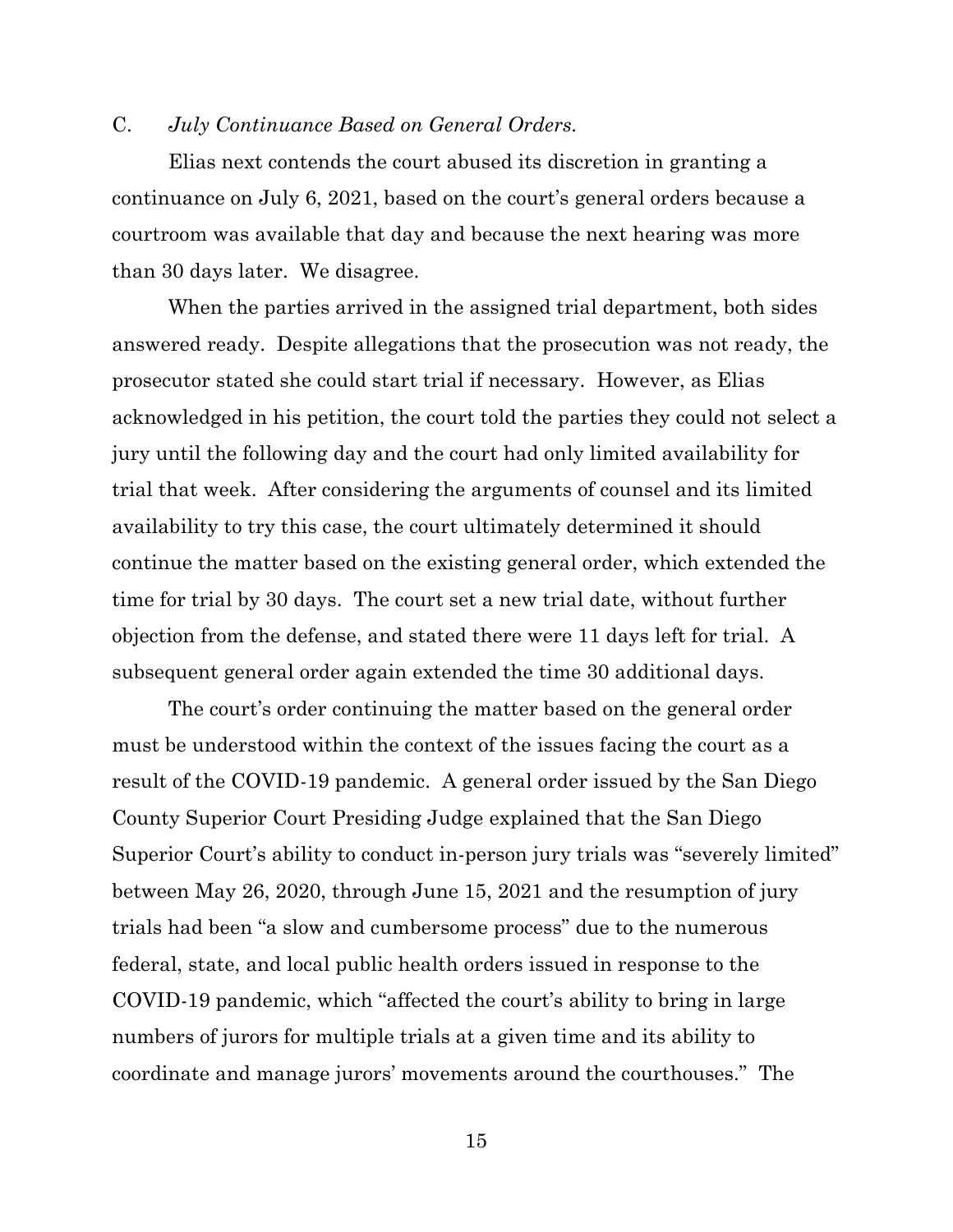exceptional circumstances created by the COVID-19 pandemic "resulted in approximately 2,700 criminal cases with pending trial dates through August 31, 2021, including approximately 500 cases involving in-custody defendants. . . . Even if the court were operating at its full pre-pandemic capacity of 70–90 jury trials per month (including criminal and civil), it would still take a significant amount of time to get through this number of cases." This is consistent with the court's comments to Elias explaining that hundreds of other in-custody defendants were also awaiting trial due to delays caused by the pandemic and challenges regarding the lack of courtrooms and jurors.

The general order acknowledged the need to prioritize in-custody criminal matters, particularly when the time provided by section 1382 had been extended by a judicial emergency order. However, the general order also stated that "in exercising the court's inherent judicial authority to fairly and efficiently administer all pending judicial proceedings, the court must exercise its discretion to prioritize cases based on its determination of the interests of justice and the caseload before it." It would not be unreasonable for the court to determine its judicial resources could be better used to start and complete a case with a shorter trial estimate, given its limited availability.

Under the circumstances, we cannot fault the court for its determination that there was good cause to continue the matter based on the general orders. "It is well established, in California and elsewhere, that a court has both the inherent authority and responsibility to fairly and efficiently administer all of the judicial proceedings that are pending before it, and that one important element of a court's inherent judicial authority in this regard is 'the power . . . to control the disposition of the causes on its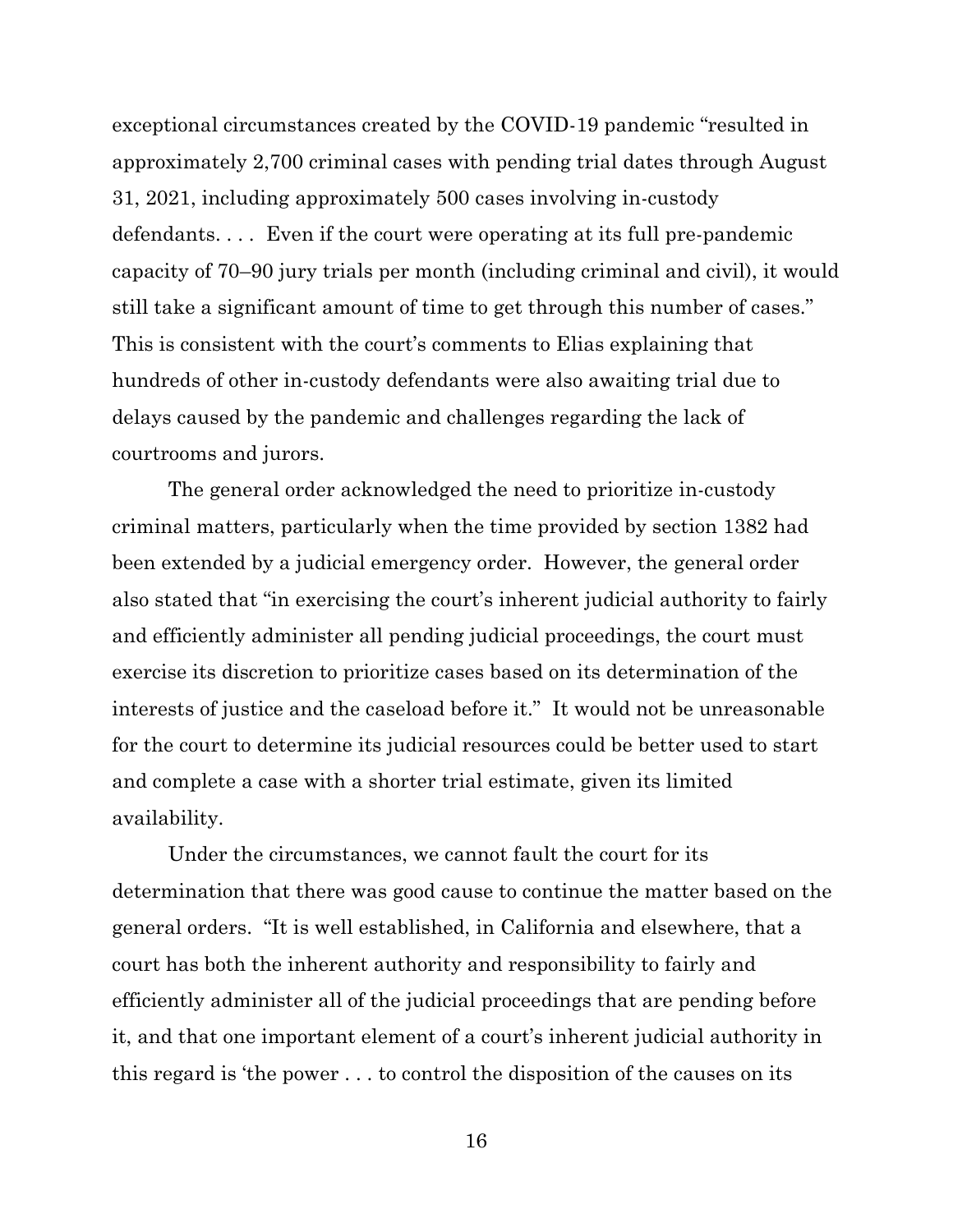docket with economy of time and effort for itself, for counsel, and for litigants. How this can best be done calls for the exercise of judgment, which must weigh competing interests and maintain an even balance.'" (*People v. Engram* (2010) 50 Cal.4th 1131, 1146.)

The backlog here was not a routine or chronic condition for the court. The COVID-19 pandemic has been a " 'unique, nonrecurring event[]' " which " 'ha[s] produced an inordinate number of cases for court disposition.' " (*People v. Johnson* (1980) 26 Cal.3d 557, 571.) Although the continuances in this case have been lengthy, the COVID-19 pandemic has been "of such severity as to justify" the continuance. (*Stanley, supra*, 50 Cal.App.5th at p. 169.)

## D. *Denial of Motion to Dismiss*

At the continued trial date on August 9, 2021, the court heard and considered the defense motion to dismiss. We conclude the court did not abuse its discretion in denying the motion.

First, there was no violation of Elias's statutory right to speedy trial. The series of emergency orders from the Chief Justice and the San Diego Superior Court, which remain in effect, have extended the section 1382 period to commence trials for criminal defendants due to the COVID-19 pandemic. (Gov. Code, § 68115, subd. (a)(5) and (10); *People v. Rubaum*  (1980) 110 Cal.App.3d 930, 934 [showing of good cause for continuance is not required if the statutory time has not expired].) Therefore, the time to bring Elias to trial has not expired. Additionally, as we have concluded, the court did not abuse its discretion in determining that good cause existed to continue the trial in June and July 2021 due to witness unavailability and the court's general orders.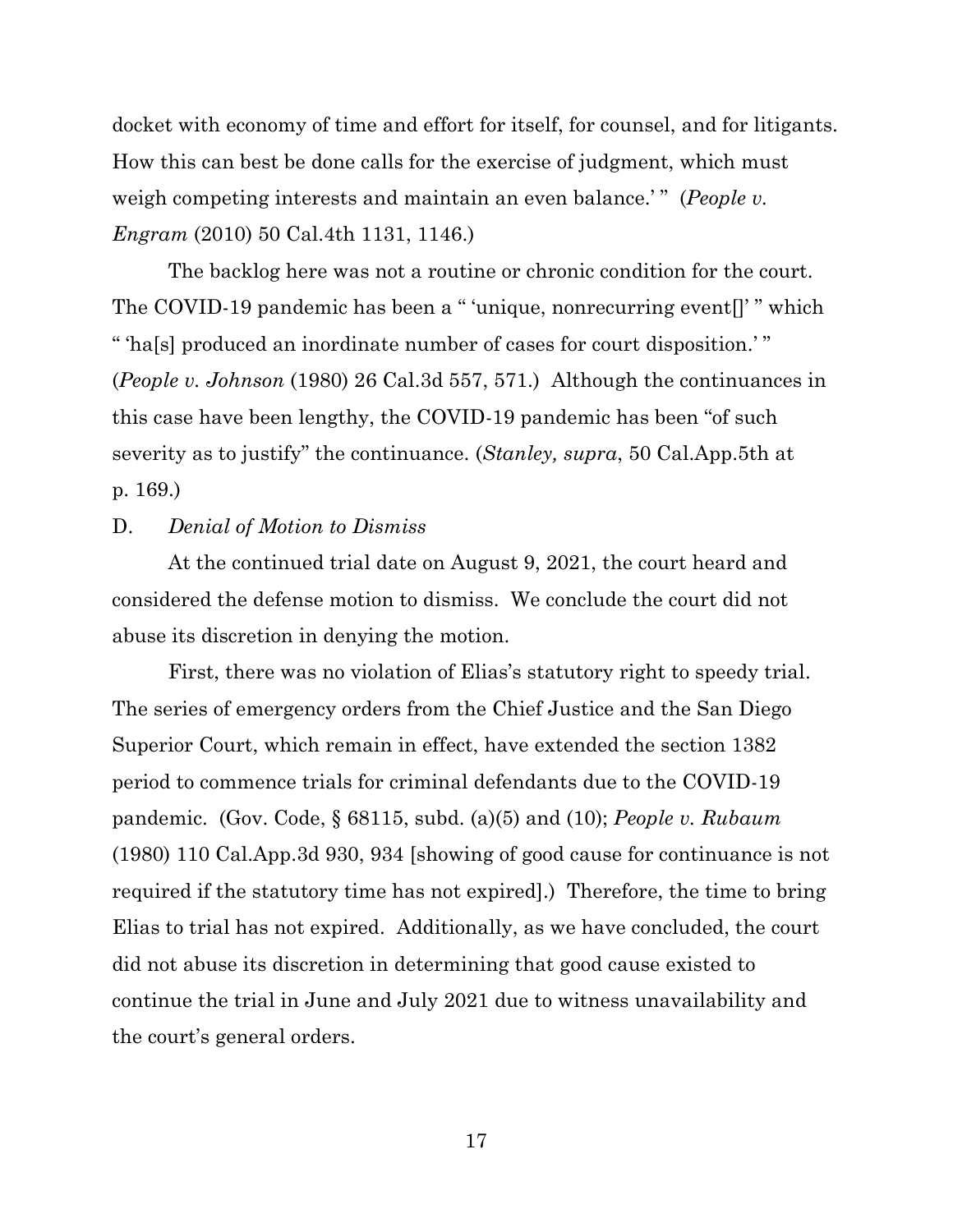Second, dismissal was not warranted under the federal Constitution. Delays approaching one year after accusation are generally presumptively prejudicial. (*Doggett v. United States* (1992) 505 U.S. 647, 652, fn. 1 (*Doggett*).) "Nevertheless, because of the imprecision of the right to speedy trial, the length of delay that will provoke such an inquiry is necessarily dependent upon the peculiar circumstances of the case." (*Barker, supra*, 407 U.S. at pp. 530–531.)

Trial was continued in this case for reasons undisputedly related to the COVID-19 pandemic for at least 13 out of 15 months from the time Elias was held to answer at the end of May 2020 until August 2021 when the court denied the motion to dismiss. Courts have recognized that "[h]ealth quarantines to prevent the spread of infectious diseases have long been recognized as good cause for continuing a trial date." (*Stanley, supra*, 50 Cal.App.5th at p. 169, citing *In re Venable* (1927) 86 Cal.App. 585, 587 and *People v. Tucker* (2011) 196 Cal.App.4th 1313, 1315, 1318.) " 'A contrary holding would require trial court personnel, jurors, and witnesses to be exposed to debilitating and perhaps life-threatening illness. Public health concerns trump the right to a speedy trial.' " (*Stanley,* at p. 169.) We acknowledge the "unfortunate hardship to defendant" from the delays in this case, but, as in *Stanley*, "neither the prosecution nor the court is responsible for the emergency that has overwhelmed the nation and much of the world." (*Id.* at p. 170.) Any delay attributable to an unavailable witness or scheduling issues was limited to a few weeks.

Even if we were convinced that the delays in this case give rise to a presumption of prejudice to trigger balancing the *Barker* factors, we conclude there was no violation of Elias's Sixth Amendment speedy trial right.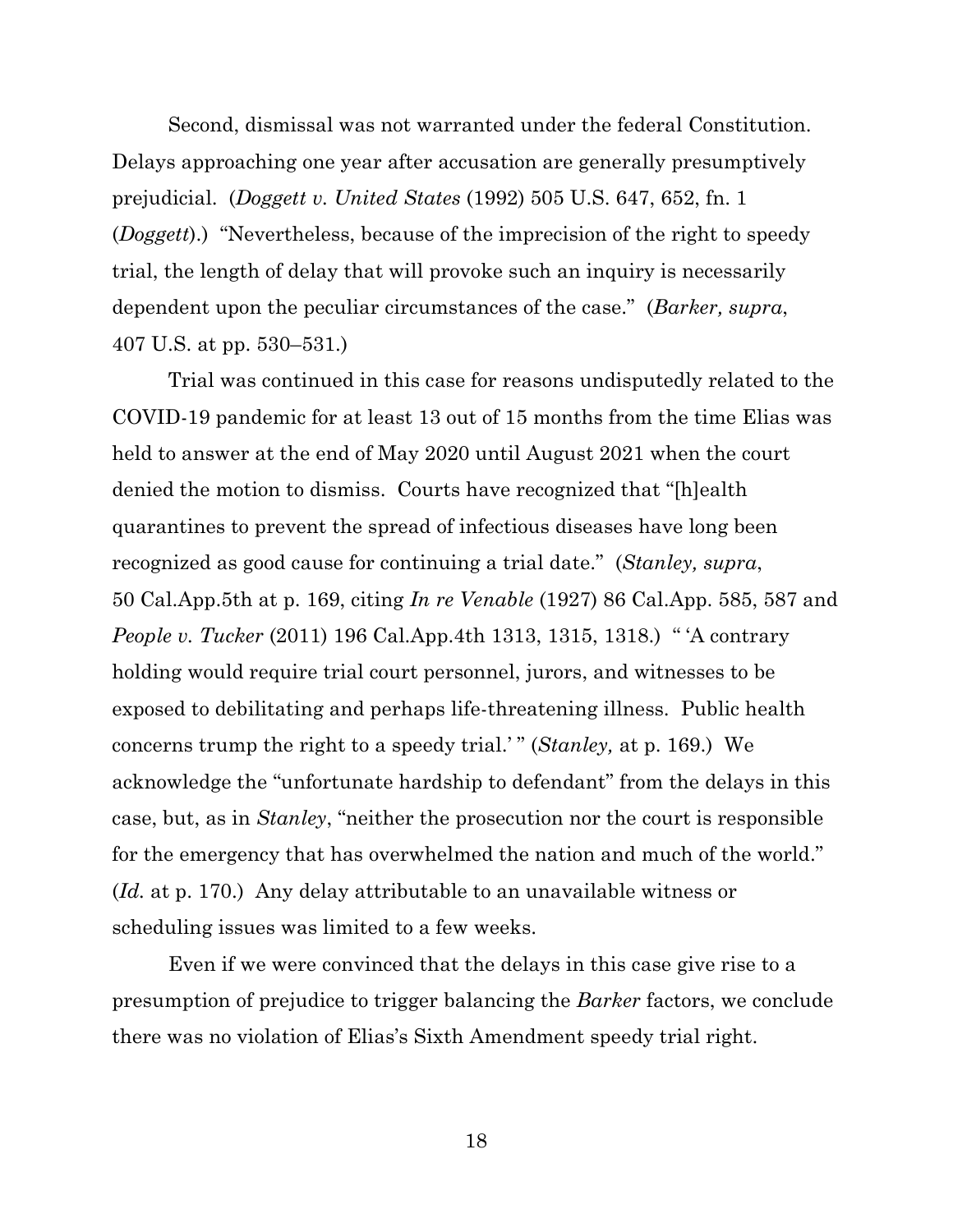The reason for delay, *Barker*'s second factor, must also be considered in context. "A deliberate attempt to delay the trial in order to hamper the defense should be weighted heavily against the government. A more neutral reason such as negligence or overcrowded courts should be weighted less heavily but nevertheless should be considered since the ultimate responsibility for such circumstances must rest with the government rather than with the defendant. Finally, a valid reason, such as a missing witness, should serve to justify appropriate delay." (*Barker, supra*, 407 U.S. at p. 531, fn. omitted.) We review trial court determinations on this issue with considerable deference. (*Doggett, supra*, 505 U.S. at p. 652.)

Elias suggests the prosecution intentionally or negligently delayed trial preparation citing not only a delay in subpoenaing a material witness, but also the production of discovery after the July 6 continuance while defense counsel was on vacation. The prosecutor stated that much of the discovery was previously provided to the defense and the remaining material was new information the People received within 30 days before trial, including new information from the victim regarding additional injuries.

As we have already discussed, the delays in this case were for valid reasons. After a year of continuances based on the COVID-19 pandemic, the court found good cause to continue the trial from June to July 2021 based on the unavailability of the material witness, and from July to August based on the court's availability and the general orders. The court made no findings of negligence on the part of the prosecution with respect to either the continuances or the discovery issue. We will not, on this record, presume either negligent or deliberate delay by the People.

Elias objected to the trial continuances, a factor that weighs in his favor. However, he has not shown actual prejudice or impairment of his